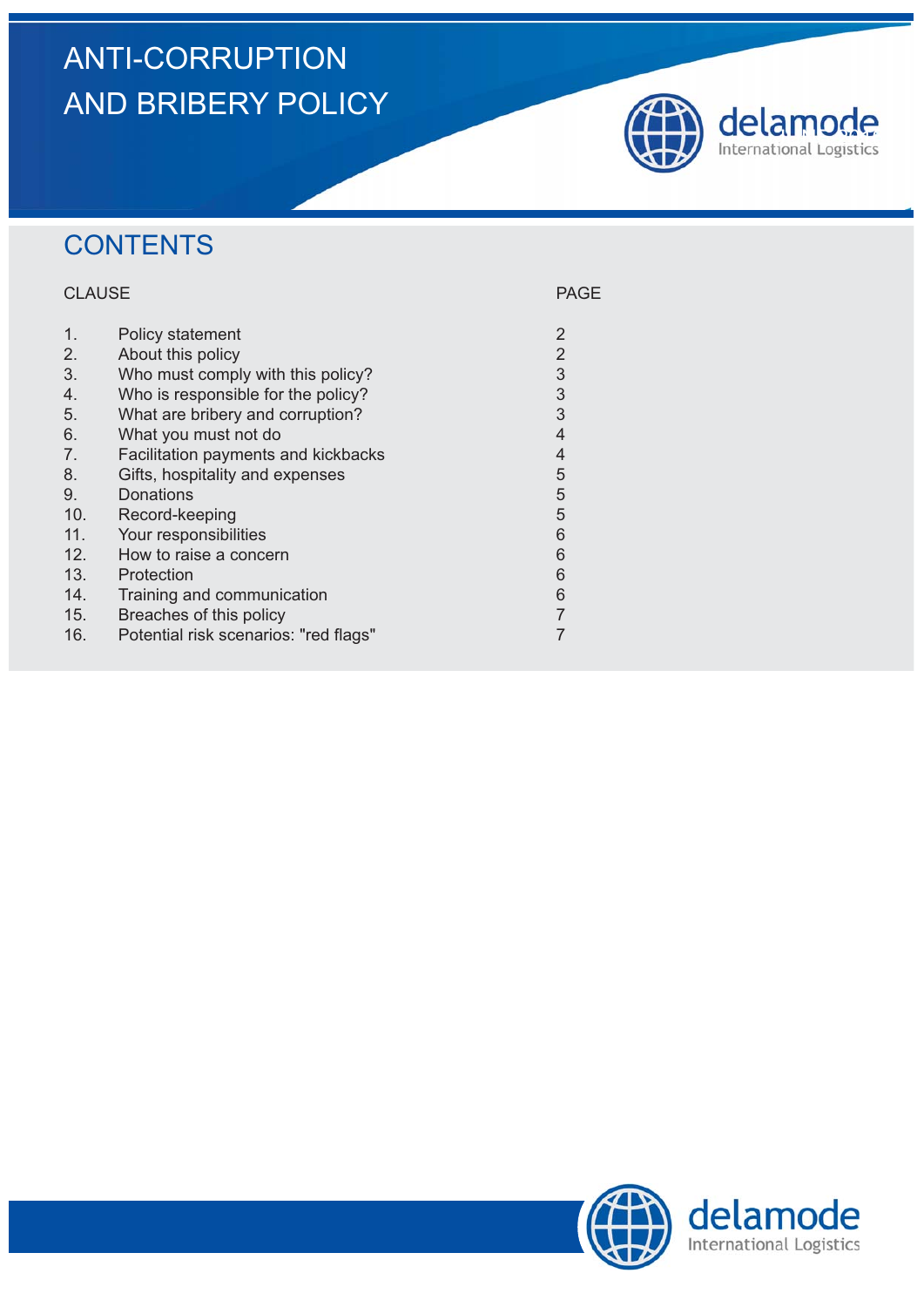#### 1. POLICY STATEMENT

- 1.1 It is our policy to conduct all of our business in an honest and ethical manner. We take a zero-tolerance approach to bribery and corruption and are committed to acting professionally, fairly and with integrity in all our business dealings and relationships wherever we operate and implementing and enforcing effective systems to counter bribery and corruption.
- 1.2 We will uphold all laws relevant to countering bribery and corruption in all the jurisdictions in which we operate. However, we remain bound by UK laws, including the Bribery Act 2010, in respect of our conduct both at home and abroad.

#### 2. ABOUT THIS POLICY

- 2.1 The purpose of this policy is to:
	- (a) set out our responsibilities, and of those working for us, in observing and upholding our position on bribery and corruption; and
	- (b) provide information and guidance to those working for us on how to recognise and deal with bribery and corruption issues.
- 2.2 It is a criminal offence to offer, promise, give, request, or accept a bribe. Individuals found guilty can be punished by up to ten years' imprisonment and/or a fine. As an employer if we fail to prevent bribery we can face an unlimited fine, exclusion from tendering for public contracts, and damage to our reputation. We therefore take our legal responsibilities very seriously.
- 2.3 In this policy, third party means any individual or organisation you come into contact with during the course of your work for us, and includes actual and potential clients, customers, suppliers, distributors, business contacts, agents, advisers, and government and public bodies, including their advisors, representatives and officials, politicians and political parties.
- 2.4 This policy does not form part of any employee's contract of employment and we may amend it at any time.

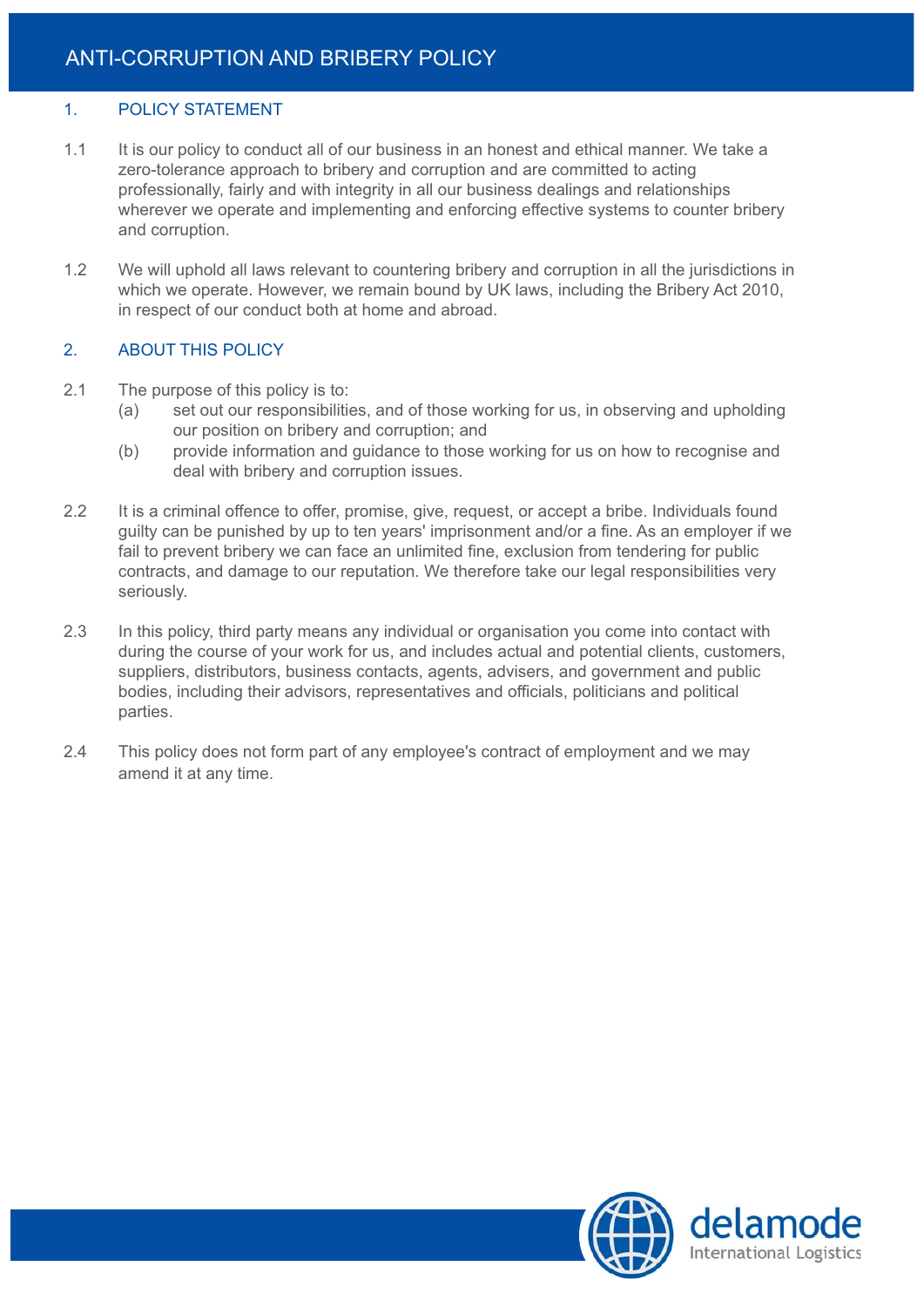#### 3. WHO MUST COMPLY WITH THIS POLICY?

This policy applies to all persons working for any company within the Delamode Group or on our behalf in any capacity, including employees at all levels, directors, officers, agency workers, seconded workers, volunteers, interns, agents, contractors, external consultants, third-party representatives and business partners, sponsors, or any other person associated with us, wherever located.

#### 4. WHO IS RESPONSIBLE FOR THE POLICY?

- 4.1 The board of directors has overall responsibility for ensuring this policy complies with our legal and ethical obligations, and that all those under our control comply with it.
- 4.2 The compliance manager has primary and day-to-day responsibility for implementing this policy, monitoring its use and effectiveness, dealing with any queries about it, and auditing internal control systems and procedures to ensure they are effective in countering bribery and corruption.
- 4.3 Management at all levels are responsible for ensuring those reporting to them understand and comply with this policy and are given adequate and regular training on it.
- 4.4 You are invited to comment on this policy and suggest ways in which it might be improved. Comments, suggestions and queries should be addressed to the Delamode compliance manager.

#### 5. WHAT ARE BRIBERY AND CORRUPTION?

- 5.1 Bribery is offering, promising, giving or accepting any financial or other advantage, to induce the recipient or any other person to act improperly in the performance of their functions, or to reward them for acting improperly, or where the recipient would act improperly by accepting the advantage.
- 5.2 An advantage includes money, gifts, loans, fees, hospitality, services, discounts, the award of a contract or anything else of value.
- 5.3 A person acts improperly where they act illegally, unethically, or contrary to an expectation of good faith or impartiality, or where they abuse a position of trust. The improper acts may be in relation to any business or professional activities, public functions, acts in the course of employment, or other activities by or on behalf of any organisation of any kind.
- 5.4 Corruption is the abuse of entrusted power or position for private gain.

#### Examples:

#### Offering a bribe

You offer a potential client tickets to a major sporting event, but only if they agree to do business with us.

This would be an offence as you are making the offer to gain a commercial and contractual advantage. We may also be found to have committed an offence because the offer has been made to obtain business for us. It may also be an offence for the potential client to accept your offer.

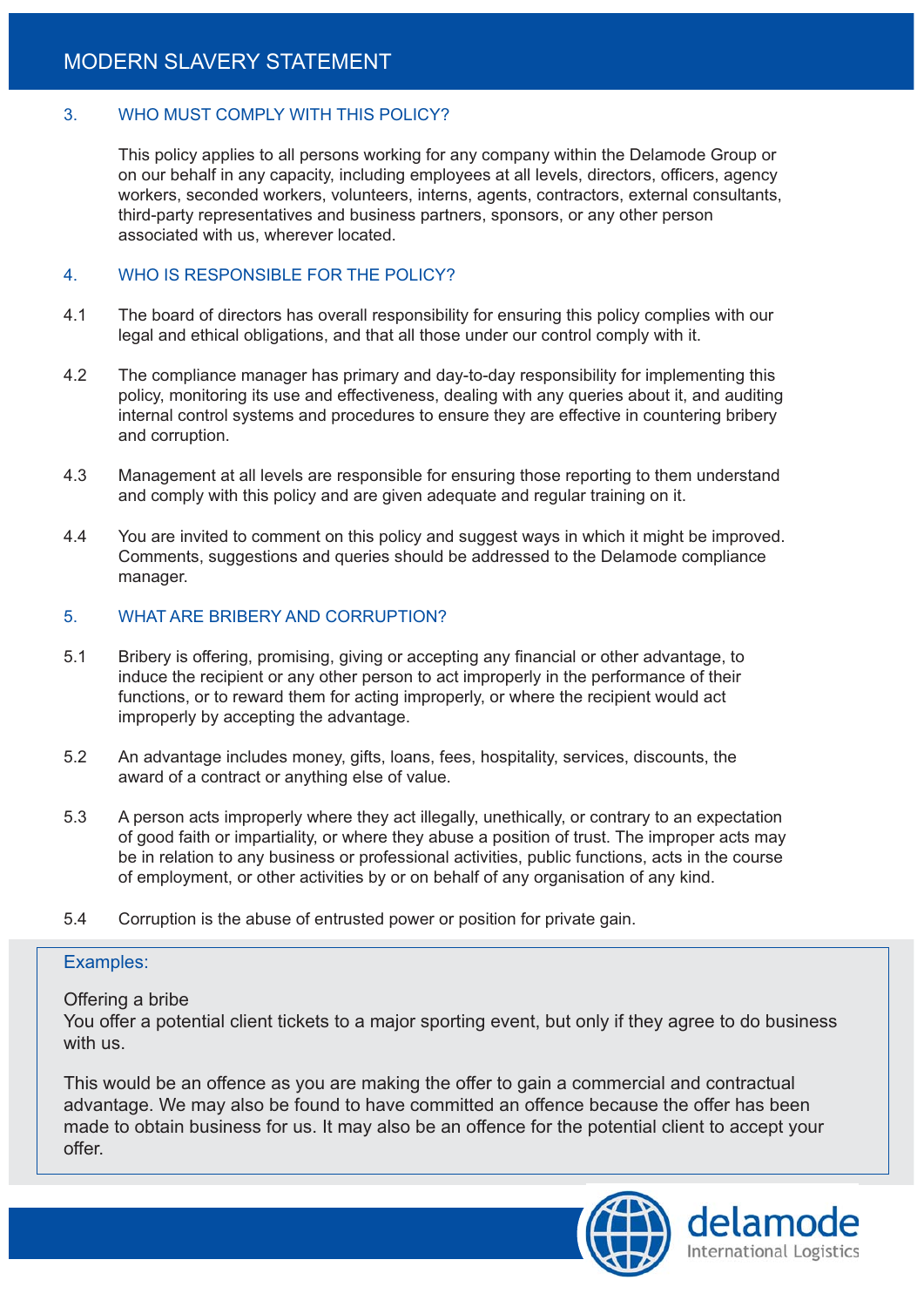#### Receiving a bribe

A supplier gives your nephew a job, but makes it clear that in return they expect you to use your influence in our organisation to ensure we continue to do business with them.

It is an offence for a supplier to make such an offer. It would be an offence for you to accept the offer as you would be doing so to gain a personal advantage.

#### Bribing a foreign official

You arrange for the business to pay an additional "facilitation" payment to a foreign official to speed up an administrative process, such as clearing our goods through customs.

The offence of bribing a foreign public official is committed as soon as the offer is made. This is because it is made to gain a business advantage for us. We may also be found to have committed an offence.

#### 6. WHAT YOU MUST NOT DO

It is not acceptable for you (or someone on your behalf) to:

- (a) give, promise to give, or offer, a payment, gift or hospitality with the expectation or hope that a business advantage will be received, or to reward a business advantage already given;
- (b) give or accept a gift or hospitality during any commercial negotiations or tender process, if this could be perceived as intended or likely to influence the outcome;
- (c) accept a payment, gift or hospitality from a third party that you know or suspect is offered with the expectation that it we will provide a business advantage for them or anyone else in return;
- (d) accept hospitality from a third party that is unduly lavish or extravagant under the circumstances.
- (e) offer or accept a gift to or from government officials or representatives, or politicians or political parties, without the prior approval of your manager;
- (f) threaten or retaliate against another individual who has refused to commit a bribery offence or who has raised concerns under this policy; or
- (g) engage in any other activity that might lead to a breach of this policy.

#### 7. FACILITATION PAYMENTS AND KICKBACKS

- 7.1 We do not make, and will not accept, facilitation payments or "kickbacks" of any kind.
- 7.2 Facilitation payments, also known as "back-handers" or "grease payments", are typically small, unofficial payments made to secure or expedite a routine or necessary action (for example by a government official). They are not common in the UK, but are common in some other jurisdictions in which we operate.
- 7.3 Kickbacks are typically payments made in return for a business favour or advantage.
- 7.4 You must avoid any activity that might lead to a facilitation payment or kickback being made or accepted by us or on our behalf, or that might suggest that such a payment will be made or accepted. If you are asked to make a payment on our behalf, you should always be mindful of what the payment is for and whether the amount requested is proportionate to the goods or services provided. You should always ask for a receipt which details the reason for the payment. If you have any suspicions, concerns or queries regarding a payment, you should raise these with the Delamode compliance manager.

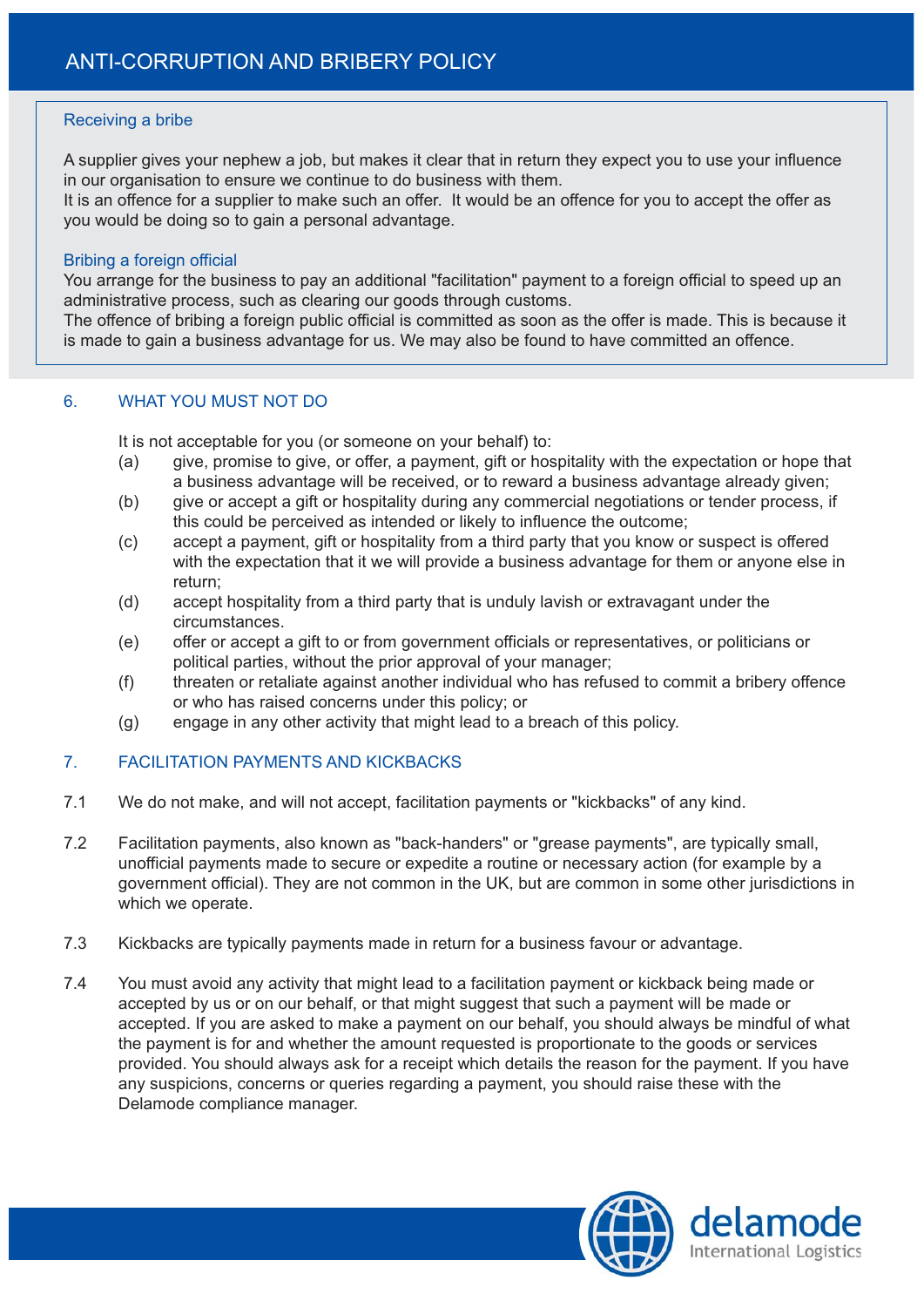## ANTI-CORRUPTION AND BRIBERY POLICY

#### 8. GIFTS, HOSPITALITY AND EXPENSES

- 8.1 This policy allows reasonable and appropriate hospitality or entertainment given to or received from third parties, for the purposes of:
	- (a) establishing or maintaining good business relationships;
	- (b) improving or maintaining our image or reputation; or
	- (c) marketing or presenting our products and/or services effectively.
- 8.2 The giving and accepting of gifts is allowed if the following requirements are met:
	- (a) it is not made with the intention of influencing a third party to obtain or retain business or a business advantage, or to reward the provision or retention of business or a business advantage, or in explicit or implicit exchange for favours or benefits;
	- (b) it is given in our name, not in your name;
	- (c) it does not include cash or a cash equivalent (such as gift certificates or vouchers);
	- (d) it is appropriate in the circumstances, taking account of the reason for the gift, its timing and value. For example, in the UK it is customary for small gifts to be given at Christmas;
	- (e) it is given openly, not secretly; and
	- (f) it complies with any applicable local law.
- 8.3 Promotional gifts of low value such as branded stationery to or from existing customers, suppliers and business partners will usually be acceptable.
- 8.4 Reimbursing a third party's expenses, or accepting an offer to reimburse our expenses (for example, the costs of attending a business meeting) would not usually amount to bribery. However, a payment in excess of genuine and reasonable business expenses (such as the cost of an extended hotel stay) is not acceptable.
- 8.5 We appreciate that practice varies between countries and regions and what may be normal and acceptable in one region may not be in another. The test to be applied is whether in all the circumstances the gift, hospitality or payment is reasonable and justifiable. The intention behind it should always be considered.

#### 9. DONATIONS

- 9.1 We do not make contributions to political parties.
- 9.2 We only make charitable donations that are legal and ethical under local laws and practices. No donation must be offered or made without the prior approval of the Delamode compliance manager.

#### 10. RECORD-KEEPING

- 10.1 We must keep financial records and have appropriate internal controls in place which will evidence the business reason for making payments to third parties.
- 10.2 You must declare and keep a written record of all hospitality or gifts given or received, which will be subject to managerial review.
- 10.3 You must submit all expenses claims relating to hospitality, gifts or payments to third parties in accordance with our expenses policy and record the reason for expenditure.
- 10.4 All accounts, invoices, and other records relating to dealings with third parties including suppliers and customers should be prepared with strict accuracy and completeness. Accounts must not be kept "off-book" to facilitate or conceal improper payments.

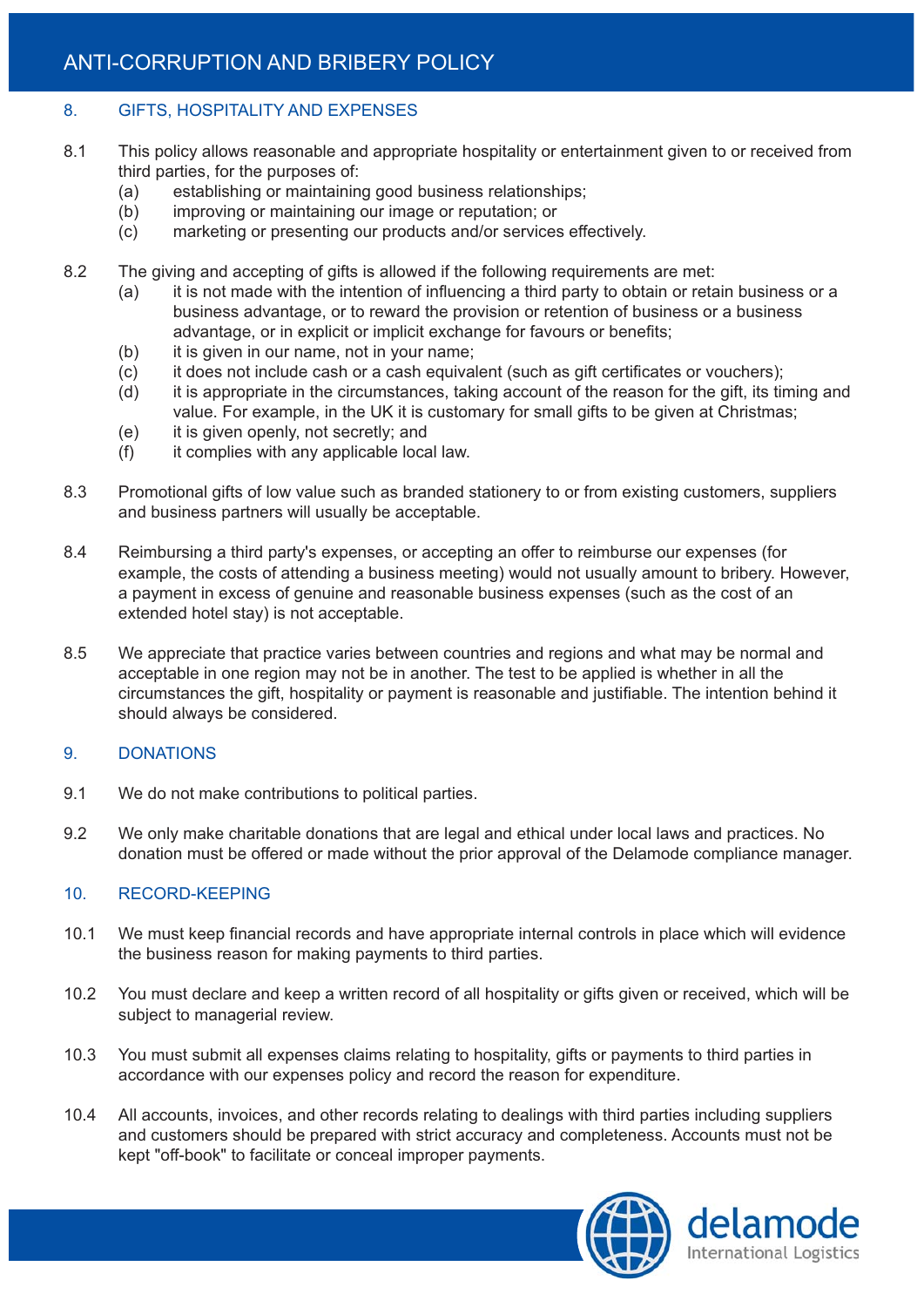#### 11. YOUR RESPONSIBILITIES

- 11.1 You must ensure that you read, understand and comply with this policy.
- 11.2 The prevention, detection and reporting of bribery and other forms of corruption are the responsibility of all those working for us or under our control. You are required to avoid any activity that might lead to, or suggest, a breach of this policy.
- 11.3 You must notify the Delamode compliance manager as soon as possible if you believe or suspect that a conflict with this policy has occurred, or may occur in the future. For example, if a client or potential client offers you something to gain a business advantage with us, or indicates to you that a gift or payment is required to secure their business. Further "red flags" that may indicate bribery or corruption are set out in clause 16 below.

#### 12. HOW TO RAISE A CONCERN

- 12.1 You are encouraged to raise concerns about any issue or suspicion of bribery or corruption at the earliest possible stage.
- 12.2 If you are offered a bribe, or are asked to make one, or if you believe or suspect that any bribery, corruption or other breach of this policy has occurred or may occur, you must notify the Delamode compliance manager in accordance with our Whistleblowing Policy as soon as possible.
- 12.3 If you are unsure about whether a particular act constitutes bribery or corruption, raise it with the Delamode compliance manager.

#### 13. PROTECTION

- 13.1 Individuals who refuse to accept or offer a bribe, or who raise concerns or report another's wrongdoing, are sometimes worried about possible repercussions. We aim to encourage openness and will support anyone who raises genuine concerns in good faith under this policy, even if they turn out to be mistaken.
- 13.2 We are committed to ensuring no one suffers any detrimental treatment as a result of refusing to take part in bribery or corruption, or because of reporting in good faith their suspicion that an actual or potential bribery or other corruption offence has taken place, or may take place in the future.

Detrimental treatment includes dismissal, disciplinary action, threats or other unfavourable treatment connected with raising a concern. If you believe that you have suffered any such treatment, you should inform the compliance manager immediately. If the matter is not remedied, and you are an employee, you should raise it formally using our Grievance Procedure.

#### 14. TRAINING AND COMMUNICATION

- 14.1 Training on this policy forms part of the induction process for all individuals who work for us, and regular training will be provided as necessary.
- 14.2 Our zero-tolerance approach to bribery and corruption must be communicated to all suppliers, contractors and business partners at the outset of our business relationship with them and as appropriate thereafter.